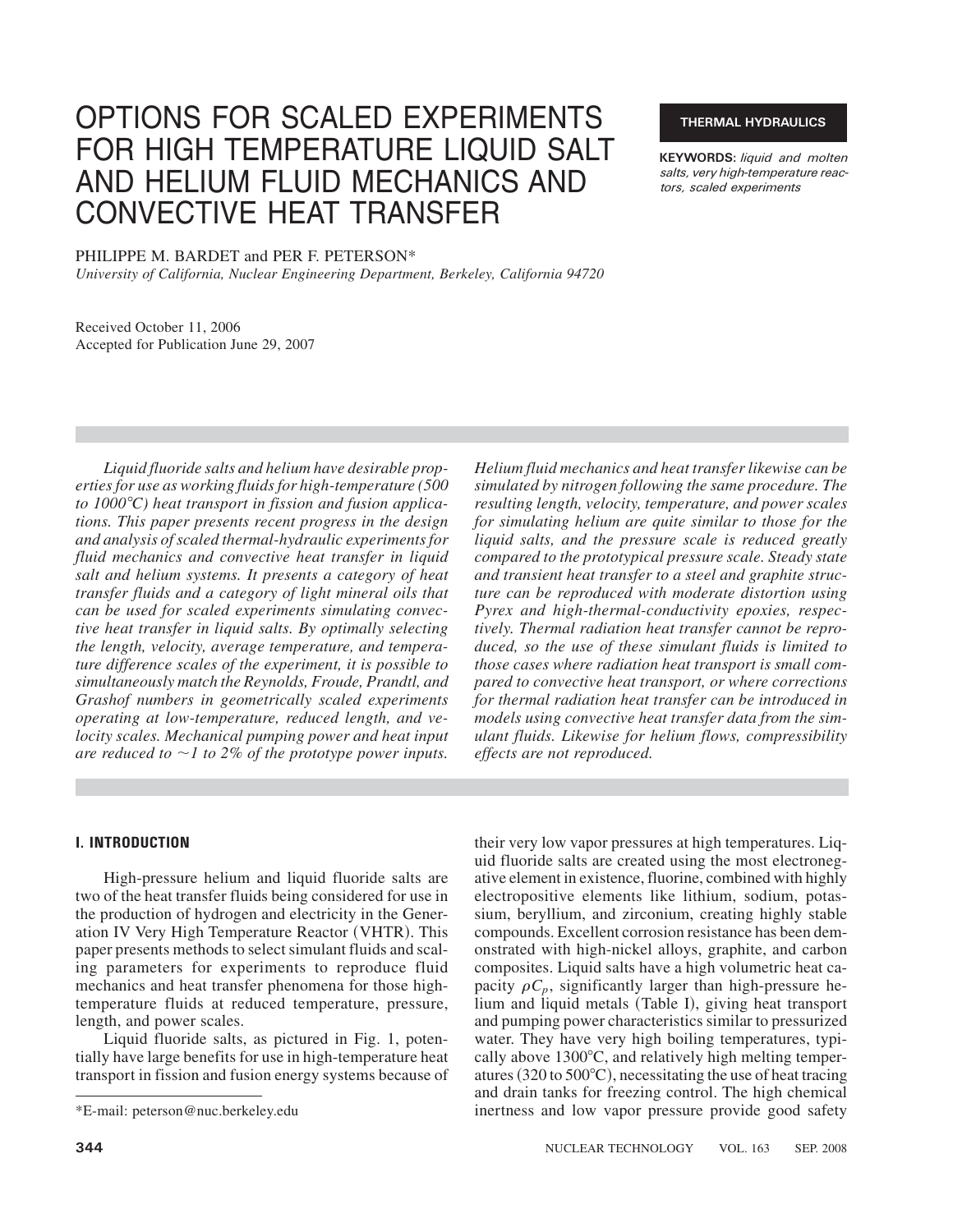

Fig. 1. Liquid flibe  $(Li_2BeF_4)$  in air flowing into a fused silica test tube (credit ORNL).

characteristics, eliminating the rapid stored energy release possible with high-pressure gases, high-pressure volatile liquids like water, and chemically reactive coolants like sodium. Liquid salts are dielectric and transparent and are compatible at high temperatures with window materials like sapphire, enabling visual in-service inspection of submerged structures in reactor systems as is performed in water-cooled reactor vessels.

Liquid salts were originally developed in the 1950s and 1960s as solvents for liquid fuels for the Aircraft Nuclear Propulsion Program and the Molten Salt Breeder Reactor Program.<sup>1</sup> These programs operated various salt test loops for several hundred-thousand hours and produced more than 1000 technical reports on technical developments for large centrifugal pumps, heat exchangers, materials, and system design. (The chemical industry also uses a variety of liquid salts in heat transport systems but at somewhat lower temperatures.) Thermophysical properties of several of the liquid salts have been studied extensively, although the thermal conductivity is the most challenging to measure and has the greatest uncertainty.<sup>2</sup>

With this extensive technical database, over the last two decades liquid salts have been studied for use as high-temperature coolants for fusion blankets.<sup>3,4</sup> More recently, they have been proposed for use in the 50- MW(thermal) intermediate heat transfer loop for thermochemical hydrogen production in the Next Generation Nuclear Plant<sup>5</sup> (NGNP). For the NGNP intermediate loop application for hydrogen production, liquid salts provide greatly reduced pumping power and much smaller piping diameter than would high-pressure helium. Likewise, they have attractive characteristics for cooling prismatic and pebble fuel of the same type used in gas-cooled reactors, resulting in their study as a primary coolant for the Advanced High Temperature Reactor<sup>6</sup> (AHTR). In the AHTR application, the improved heat transport capability of liquid salt, compared to high-pressure helium, allows reactor power to be increased by a factor of 4 compared to helium cooling and allows the reactor to operate at low pressure in a pool configuration.

Gas-cooled reactors, like the NGNP and the General Atomics gas turbine–modular helium reactor (GT-MHR), use high-pressure helium as the primary coolant. Because helium can be used at high temperatures, high efficiency can be attained for electricity production and thermochemical hydrogen production. Helium and helium-nitrogen mixtures are also the heat transfer fluids of choice for power conversion systems for hightemperature electricity production, such as for the NGNP, AHTR, Molten Salt Reactor (MSR), and future fusion energy systems.

For these reactors, high-temperature convective heat transport phenomena with liquid salts and high-pressure helium will play important roles in the steady-state, transient, and accident response. Ideally, these fluid mechanics and convective heat transport phenomena can be studied using scaled experiments with reduced size, temperature, and power. Data from scaled experiments can then be used to validate analytical models and benchmark numerical codes. This paper identifies light mineral oils and heat transfer fluids that have desirable properties for simulation of the behavior of high-temperature liquid salts, and nitrogen or air to simulate high-temperature and high-pressure helium. Indeed, when used in a reducedscale facility where fused silica or Pyrex simulates the metallic structures, these fluids allow the simulation of the liquid salt and helium fluid mechanics and convective heat transfer at reduced size, temperature, and pressure and greatly reduced pumping and thermal power inputs.

Because the scaled experiments operate at relatively low temperatures, radiative heat transfer is not reproduced. This limits the application of these fluids to systems where radiative heat transfer is small compared to convective heat transfer, or where corrections for the effects of radiation heat transfer can be calculated analytically or measured experimentally. Section III discusses radiation heat transfer and the potential resulting distortions in experimental results.

The oil refractive index nearly matches that of fused silica and Pyrex, which permits the use of flow visualization methods such as laser particle velocimetry. Conveniently, the thermal properties of these transparent container materials match, with modest distortion, the scaled thermal properties of typical nickel alloys used as container materials for liquid fluoride salts. Likewise, here it is also shown that low-temperature, intermediate-pressure nitrogen can be used to match heat transfer and fluid mechanics phenomena for highpressure, high-temperature helium with similar length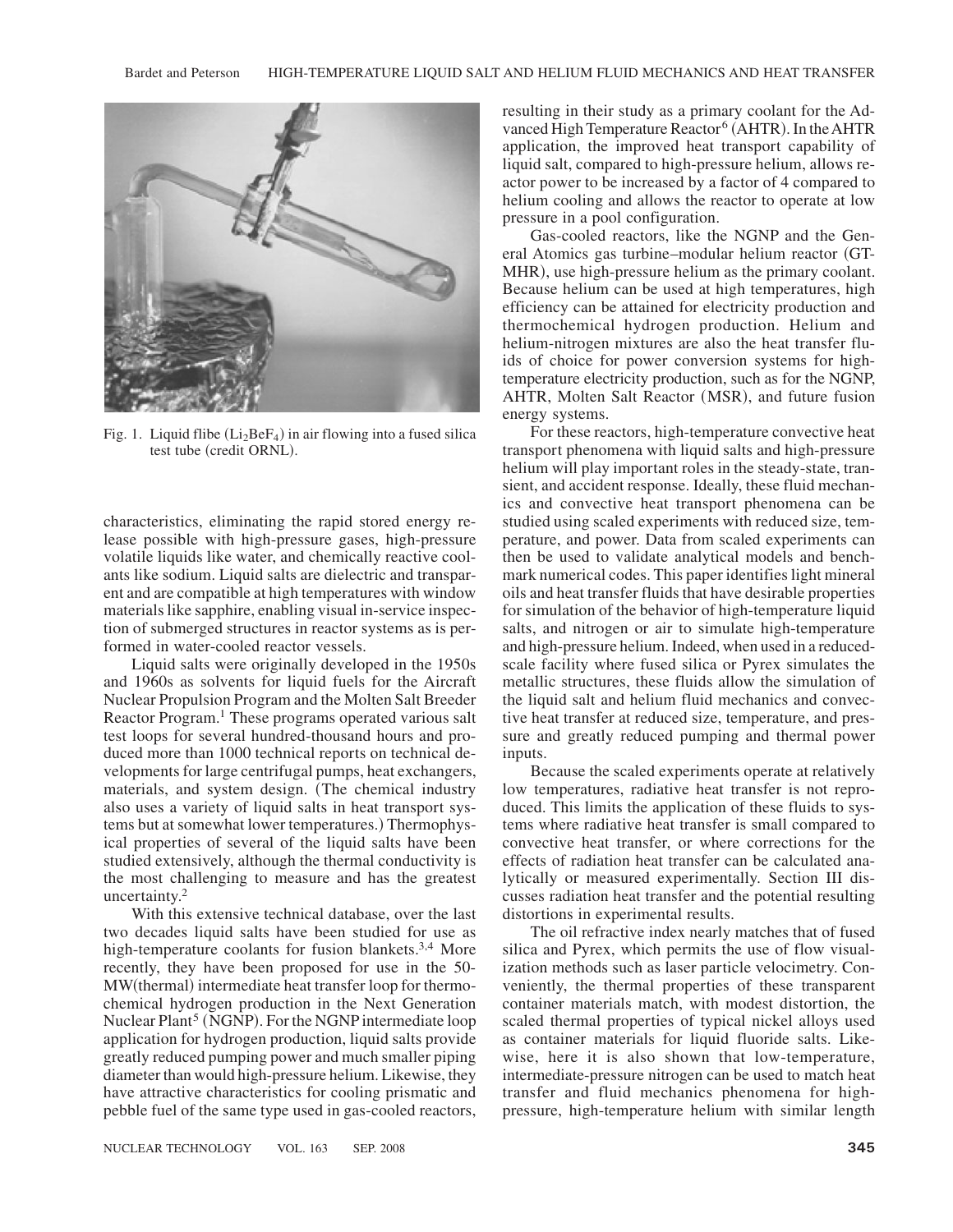|                                                                           | $\bm{\tau}$<br>$({}^\circ\mathrm{C})$         | $\left(\frac{\text{kg}}{\text{m}^3}\right)$       | $C_P$<br>$(kJ/kg \cdot K)$                          | $\rho C_P$<br>$(kJ/m^3 \cdot K)$                   | $\boldsymbol{\nu}$<br>$(m^2/s \times 10^6)$      | $\sigma$<br>$(N/m \times 10^3)$                    | $(W/m \cdot K)$                              | Pr                                                  |
|---------------------------------------------------------------------------|-----------------------------------------------|---------------------------------------------------|-----------------------------------------------------|----------------------------------------------------|--------------------------------------------------|----------------------------------------------------|----------------------------------------------|-----------------------------------------------------|
| Flibe<br>$NaF-ZrF4$<br>$NaF-NaBF4$<br>Flinak<br>Helium<br>Water<br>Sodium | 700<br>700<br>700<br>700<br>700<br>300<br>550 | 1940<br>3140<br>1750<br>2020<br>3.7<br>720<br>820 | 2.42<br>1.17<br>1.51<br>1.89<br>5.2<br>5.74<br>1.27 | 4690<br>3680<br>2640<br>3810<br>19<br>4130<br>1040 | 2.9<br>1.6<br>0.5<br>1.4<br>12.4<br>0.13<br>0.28 | 179<br>No data<br>77<br>No data<br>16.7<br>No data | 0.49<br>0.40<br>0.92<br>0.36<br>0.54<br>62.0 | 13.5<br>12.2<br>3.3<br>5.9<br>0.66<br>0.97<br>0.004 |

TABLE I Approximated Liquid Salt Thermophysical Properties\*

\*From Ref. 2. The salt compositions are in mol percent: Flibe  $(66 \text{ mol\% Lif} -34 \text{ mol\% Bef}_2)$ ; NaF-ZrF<sub>4</sub>  $(50-50)$ ; NaF-NaBF<sub>4</sub>  $(8-92)$ ; and Flinak, LiF-NaF-KF  $(46.5-11.5-42)$ . Shown for reference are values for 7.5 MPa helium, 7.5 MPa saturated water, and atmospheric sodium.

and velocity scales. Because the sound speed does not scale, helium experiments are limited to cases where compressibility effects are small.

For systems where only fluid mechanics are of interest, water can be used as a simulant fluid for liquid salts and can match Reynolds and Froude numbers in experiments with similar length and velocity scales.

## **II. OVERVIEW**

To select scaling parameters for experiments for fluid mechanics or convective heat transport, one can normalize the governing differential equations for mass, momentum, and energy conservation, and their boundary and initial conditions, using length, velocity, time, and temperature scales selected to give nondimensional velocity, position, temperature, and pressure variables with magnitudes of order unity.<sup>7</sup> From the momentum differential governing equation with a forced-convection velocity scale *U*, the Strouhal number ( $St \equiv \tau U/L$ ), Reynolds number (Re  $\equiv Ul/\nu$ ), and Froude number (Fr  $\equiv U^2/gL$ ) emerge. St compares the transient phenomena timescale  $\tau$  with the fluid transit timescale  $\tau_{conv} \equiv L/U$ , where *L* and *U* are the system length and velocity scales. Re represents the ratio of inertia forces to viscous forces, where  $\nu$  is the kinematic viscosity. Fr represents the ratio of inertia forces to gravitational forces, where *g* is the acceleration of gravity. If forced-convection heat transport is of interest, nondimensionalization of the energy equation gives the Prandtl number,  $Pr \equiv \nu/\alpha$ , where  $\alpha$  is the thermal diffusivity. Pr represents the ratio of viscous diffusion of momentum to the thermal diffusion of heat. Heat transfer is characterized by the Nusselt number Nu. When the flow is driven by buoyancy, the Grashof number, Gr  $\equiv gL^3\beta\Delta T/\nu^2$ , where  $\beta$  is the coefficient of thermal expansion and  $\Delta T$  is the temperature difference scale, replaces the Reynolds number when the energy and momentum equations are nondimensionalized. Gr represents the ratio of buoyant to viscous forces.

To take into account the variation of fluid properties with temperature, it is convenient to introduce the dimensionless numbers  $\beta \Delta T$ ,  $\gamma \Delta T$ , and  $\kappa \Delta T$ . These represent the fractional change of density, viscosity, and thermal conductivity between high- and low-temperature regions in the system. The physical property  $\chi$  ( $\beta$ ,  $\gamma$ , or  $\kappa$ ) is defined as  $\chi = -(1/\phi)(\partial \varphi/\partial T)|_{T_0, P_0}$ , where  $\varphi$  is the thermophysical property, density  $\rho$ , viscosity  $\mu$ , or thermal conductivity *k*.

Finally, the nondimensional differential boundary conditions lead to two dimensionless groups. For interface hydrodynamics, the Weber number arises; We  $\equiv \rho U^2 L / \sigma$ , where  $\sigma$  is the surface tension and  $\rho$  is the fluid density. For heat transfer a modified Biot number arises, defined in this paper as  $Bi^* = k \cdot l/\lambda \cdot L$ , where *k* and  $\lambda$  are the fluid and solid thermal conductivities, respectively, and *L* and *l* are the fluid and solid length scales. Bi\* describes the continuity of heat transfer at the liquid-solid interface, in the absence of thermal radiation.

In the following sections the subscripts *m* and *p* designate the scaled model and the prototype, respectively. First, thermal radiation effects are analyzed; then, the general scaling approach for convective heat transfer is presented for a liquid and for an ideal gas; and then, a concise list of potential candidate fluids to simulate hightemperature liquid salts and helium, and candidate container materials, is introduced. The last part of this paper provides representative values of the major scaling parameters for experiments to simulate high-temperature liquid salts and helium.

## **III. THERMAL RADIATION**

Radiation is a complex phenomenon that depends on space and time and is also spectral and directional.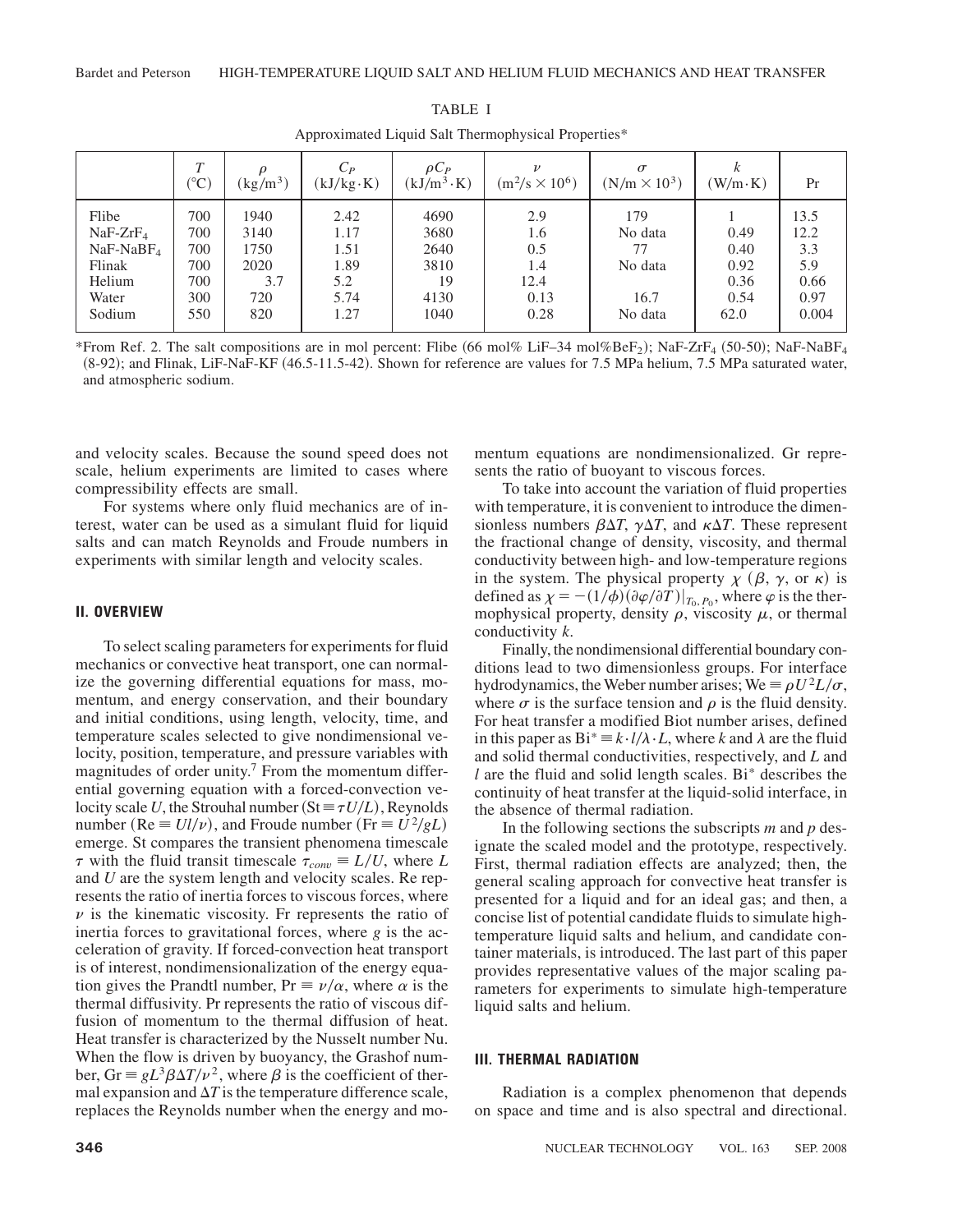Furthermore, radiative heat transfer depends on the system geometry, and absorptivity, emissivity, etc. These are functions of wavelength, temperature, and chemical composition and, as a consequence, are difficult to accurately characterize experimentally.8 To determine if radiation is relevant to a heat transfer problem and should even been considered, its first-order effects are commonly considered, and simplifying assumptions are employed. Those assumptions include, but are not limited to, gray surfaces with uniform emissivity, black surfaces, radiatively nonparticipating and optically thin media, and opaque media.

In the case of nonparticipating fluid, i.e., a transparent fluid where absorption, emission, and scattering are negligible, fluid governing equations are unchanged, and radiation transfer is simply a boundary condition at solid surfaces. If the temperature is prescribed at the wall, radiation and convection are uncoupled and can be treated separately. If the net heat flux is prescribed, radiation will change the wall temperature, and radiative and convective heat transfer must be treated simultaneously. Several studies of this last case have been conducted for fully developed laminar convection in simple geometries.<sup>8</sup> Scaling rules have also been derived to determine the relative importance of radiation and convection.9

When a fluid is participating, then the governing equations for continuity and momentum are unchanged (radiation pressure is negligible), but the energy equation includes coupling of radiation and convection by subtracting the divergence of the radiation flux term (radiation energy storage is also negligible). Depending on the pressure, temperature, and optical thickness of the translucent fluid, radiation can impede or enhance the convective heat transfer.<sup>10,11</sup> For moderate pressures in steam, the combined Nusselt number can be estimated by the sum of solely radiative and solely convective Nusselt numbers.

The scaled experiments described here operate at relatively low temperatures where radiative heat transfer is small. Conversely, helium and liquid salt applications involve temperatures where thermal radiation heat transfer has the potential to be significant. Therefore, in all cases the potential effects of thermal radiation must be considered in the design of experiments. Experimental data from the use of low-temperature simulant fluids can be used only when thermal radiation effects are either small and can be neglected or where corrections can be applied to account for thermal radiation effects.

Helium is a monoatomic gas, and its contributions to thermal radiation result from electronic transitions, which are negligible for temperatures less than several thousand degrees Kelvin.<sup>12</sup> Therefore, helium can be considered transparent for the temperatures and pressures of interest for nuclear applications (unlike water vapor and carbon dioxide, which have significant absorption in the visible and infrared spectra). Radiative heat transfer then occurs only between solid surfaces. The relative influence of radiation with respect to convection can be estimated using the scaling rules referred to earlier.<sup>9</sup> In addition, in cases of flow in heat transfer channels, it is commonly the case that surfaces that view each other have similar temperatures, so the net radiation heat transfer can be small compared to convective heat transfer. In these cases radiative heat transfer can be neglected, or experimental data can be corrected to include effects of radiation.

Simple halide salts (those with no chromophores, i.e., those with group I, II, and Zr cations, and without transition metals that provide colors), such as the liquid fluoride salts, are transparent in the visible and nearinfrared spectrums. Halide salts have sufficiently high transparency that they are commonly used for infrared windows, where their transparency can be higher than oxides like quartz.

Unfortunately, data and modeling for the effects of infrared absorption on liquid salt heat transfer are not well developed. Measurements of liquid salt infrared absorption were made in the process of measuring the salt thermal conductivity,13,14 but actual data were not reported before the MSR program at Oak Ridge National Laboratory (ORNL) was ended. At present, the only data available to the authors are for salt-based glasses and are used here to estimate the effects of radiation in liquid salts.

Figure 2 shows transmission as a function of wavelength of infrared radiation through 4-mm-thick samples of several glasses.15 Also shown in Fig. 2 is the blackbody emissive power for surfaces at  $600$  and  $800^{\circ}$ C. For the  $BeF_2$ -based glass, the cutoff wavelength for infrared absorption is located near the peak of the emissive power for these two temperatures. Conversely, for heavier elements like ZrF<sub>4</sub> the glass can be transparent up to much longer wavelengths.

To the right of the infrared cutoff wavelength for a given salt, radiation heat transfer becomes unimportant



Fig. 2. Transmission through a 4-mm-thick sample of different glasses as a function of wave length, $15$  compared with the emissive power of blackbody surfaces at 600 and  $800^{\circ}$ C.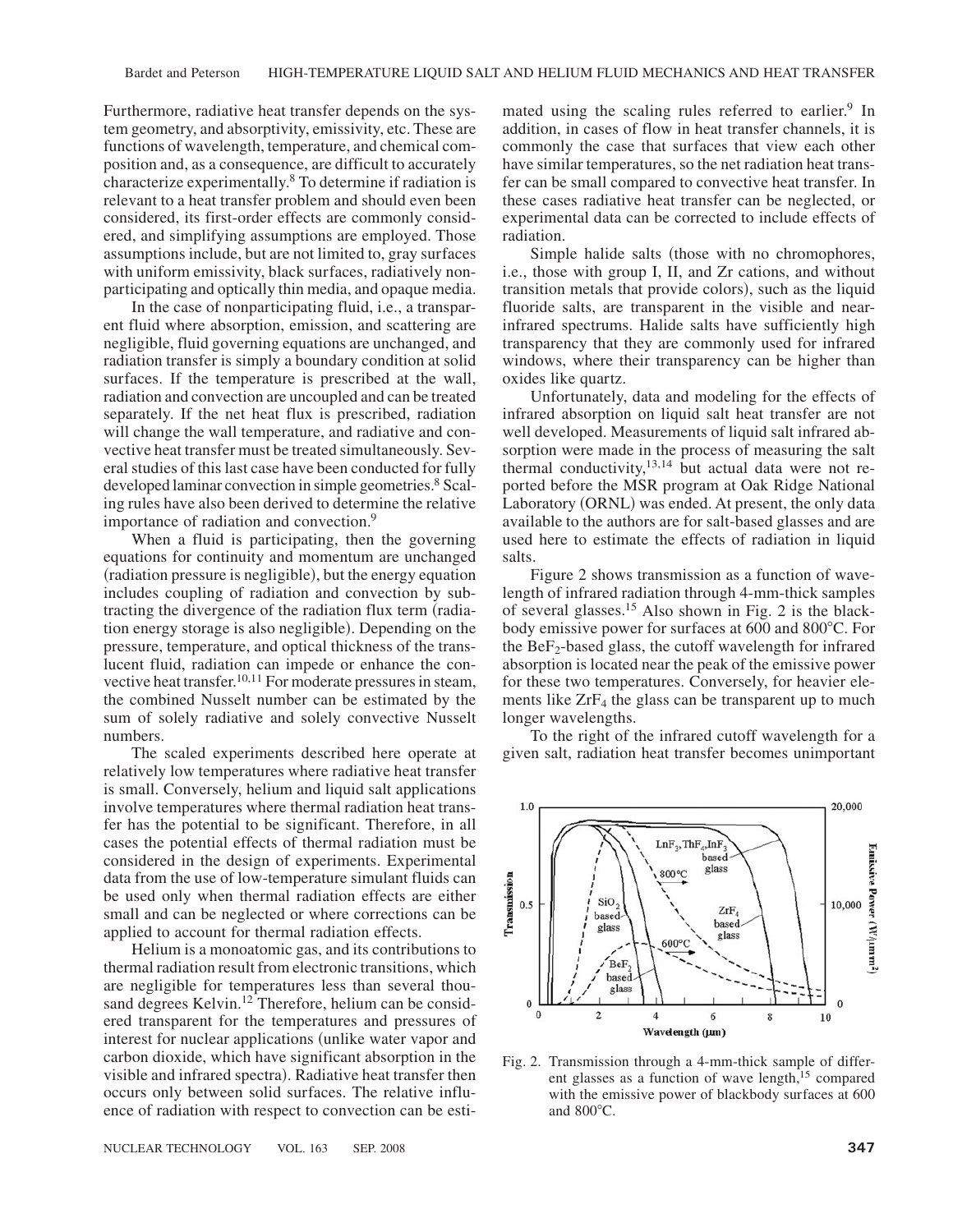because the fluid is opaque. To the left of the cutoff wavelength, the salt is transparent, and radiation heat transfer then occurs between surfaces. Near the cutoff wavelength, absorption in and emission from the salt will augment heat transfer between surfaces and the salt. For the  $BeF_2$  glass shown in Fig. 2, absorption for typical channel hydraulic diameters of multiple millimeters will occur in the wavelength range from  $\sim$ 3 to 4  $\mu$ m.

The actual contribution to the total heat transfer from radiation absorption, compared to convective heat transfer, will depend upon the specific conditions in the system. The potential maximum contribution of radiation heat transfer can be estimated. As specific examples, one can consider two systems, one with turbulent heat transfer that is characteristic of AHTR-MI [AHTR with metallic internals] flow channels and another with laminar heat transfer, which is similar to the conditions encountered in an NGNP intermediate heat exchanger.

In this first example, one considers turbulent heat transfer to flibe, a  $BeF_2$ -based salt, in a 2-cm-diam tube, with Reynolds number equal to  $10^4$ ,  $Pr = 13.5$ ,  $k = 1.0$ W/m K, and a surface emissivity of  $1.0$  (a black surface). If the tube wall temperature  $T_w$  is 700°C, and the bulk temperature of the salt  $T_f$  is 690°C, then using the Dittus Boelter relationship, the Nusselt number is 103, the convective heat transfer coefficient is  $5.15 \text{ kW/m}^2 \text{ K}$ , and the convective heat flux is  $51.5 \text{ kW/m}^2$ .

For this example, based on Fig. 2, if all radiation emitted from the wall with wavelengths between  $\lambda =$  $2.5 \ \mu m \left[ (\lambda T)_{\text{min}}\right] = 2432.8 \ \mu m \text{ K}$  and  $4.0 \ \mu m \left[ (\lambda T)_{\text{max}}\right]$ 3892  $\mu$ m K] is absorbed in the bulk of the salt (an overestimate), then the net radiative heat transfer from the wall to the salt would be

$$
\dot{q}^{"} = \sigma \Delta F (T_w^4 - T_f^4) \tag{1}
$$

where  $\sigma$  is the Stephan-Boltzmann constant and  $\Delta F =$  $0.31$  is the fraction of blackbody radiation<sup>16</sup> emitted between  $(\lambda T)_{\text{min}}$  and  $(\lambda T)_{\text{max}}$ . For this example,  $\dot{q}''$  =  $0.64$  kW,  $\leq$ 2% of the convective heat flux, and thermal radiation can be neglected.

In the case of an NGNP intermediate heat exchanger, the liquid salt channels are millimeters wide, and the flow is laminar. This case can be simplified to be a 1-mm circular tube with a constant surface temperature and fully developed laminar flow; the Nusselt number is then 3.66. The convective heat transfer coefficient is 0.178  $kW/m^2 K$ , and the heat flux is 1.78 kW/m<sup>2</sup>. With the same assumptions as for the above example, the net radiative heat flux absorbed in the fluid is  $\dot{q}'' = \sim 0.6$  $kW/m<sup>2</sup>$ , which represents 40% of the convective heat flux. Under those conditions or under the static conditions commonly used for thermal conductivity measurements, convective heat transfer is reduced, and thermal radiation effects may play an important role. Because the absorptivity of the liquid salts is not well characterized, the precise effect of thermal radiation cannot be quantified.

The above examples show that within the limit of the assumptions used, radiation heat transfer can be neglected for turbulent flows but not for laminar flow. However, each specific situation should be evaluated to determine whether thermal radiation may be important. Further work is clearly needed in the study of radiative heat transfer in liquid salt systems.

## **IV. SCALING LAWS**

If one has the good fortune to identify a simulant fluid with suitable properties, it is possible to match prototypical values of dimensionless groups for convective heat transfer in a scaled experiment operating with reduced power and length scales. For single-phase incompressible liquids, there are four degrees of freedom to design a geometrically scaled experiment: the average operating temperature, velocity, length, and temperature difference scales. Because pressure also has an effect on gas physical properties, for gases pressure provides a fifth degree of freedom to the design of a geometrically scaled experiment.

#### **IV.A. Selecting Scaling Parameters for Liquid Salts**

Pressure has a negligible effect on liquid properties for applications of interest to nuclear reactors. However, for liquids the viscosity, density, and thermal conductivity decrease with increasing temperature. The specific heat can normally be considered constant over a wide range of temperature. The Prandtl number Pr, which is solely dependent on the fluid properties, is temperature dependent. Pr dictates the selection of the simulant liquid and its operating temperature for scaled thermofluid experiments where heat transfer phenomena are important.

For forced convection the Reynolds number Re, represents the balance between inertial and viscous forces, and thus, matching Re allows geometrically scaled experiments to reproduce flow transitions from laminar to turbulent and wall shear stresses. This imposes a condition relating the length and velocity scales for the scaled  $\mod m$  and the prototypical system  $(p)$ :

$$
\text{Re}_m = \text{Re}_p \Leftrightarrow \frac{U_m L_m}{U_p L_p} = \frac{\nu_m}{\nu_p} = \frac{\mu_m \rho_p}{\mu_p \rho_m} \tag{2}
$$

If Pr is also matched, the Nusselt number for forcedconvection heat transfer is also matched.

Because liquid salts have a very high boiling temperature  $(>1300^{\circ}C)$  and a very low volatility, phase change phenomena are typically not important. However, in cases where free surfaces exist between the liquid and a gas, as at the free surface of liquid pools or centrifugal pump bowls, or in cases where gas bubbles are entrained or liquid jets or droplets are sprayed through a gas, gravity forces may play an important role. In these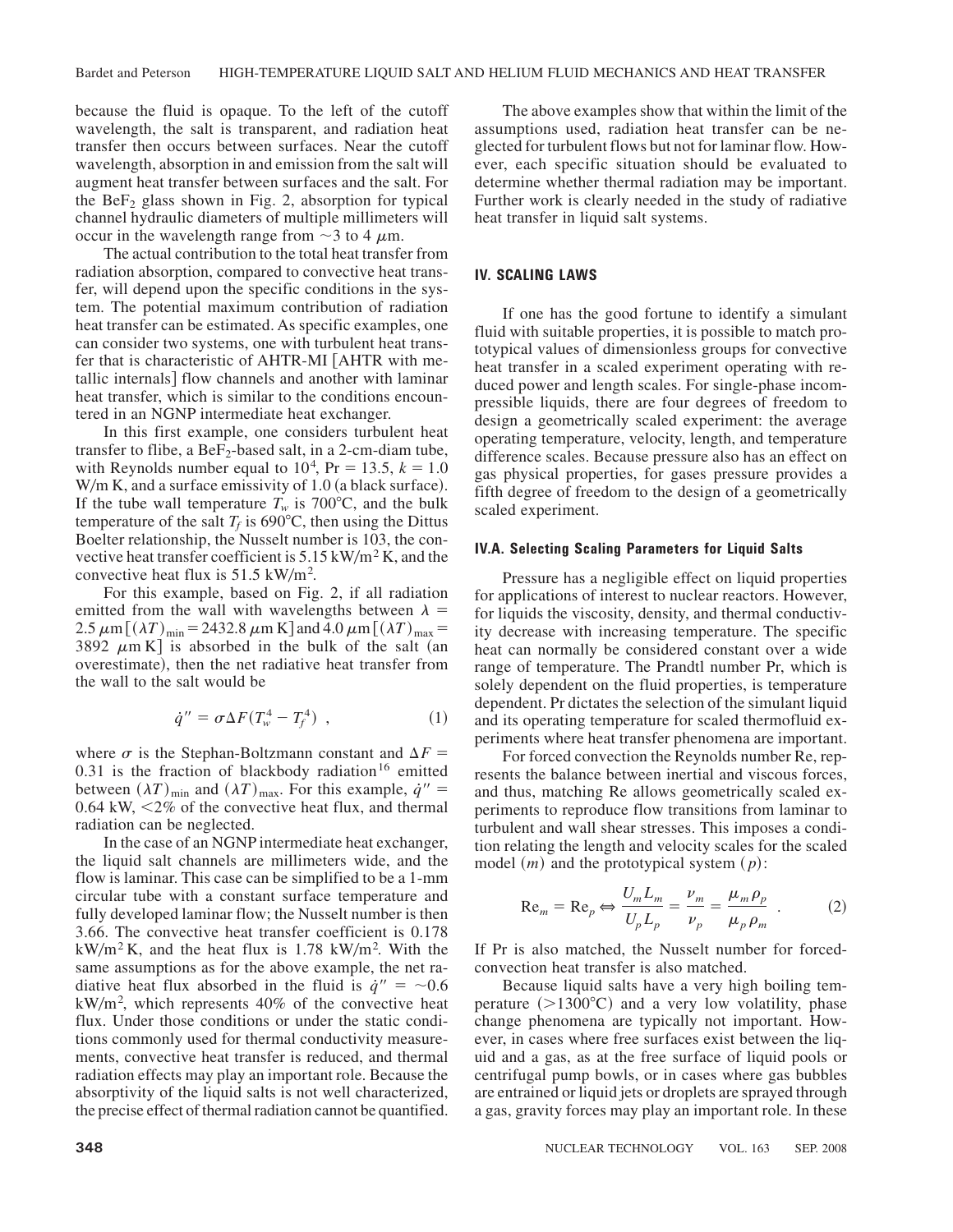cases the Froude number should also be matched, which imposes another condition relating the length and velocity scales:

$$
\text{Fr}_m = \text{Fr}_p \Rightarrow \frac{U_m}{U_p} = \left(\frac{L_m}{L_p}\right)^{1/2} \tag{3}
$$

In the case where the Reynolds and Froude numbers are matched simultaneously, Eqs.  $(2)$  and  $(3)$  then specify the model length scale value as a function of properties of the prototypical and model fluids:

$$
\frac{\text{Re}_m = \text{Re}_p}{\text{Fr}_m = \text{Fr}_p} \leftrightarrow \left(\frac{L_m}{L_p}\right)^{3/2} = \frac{\nu_m}{\nu_p} = \frac{\mu_m \rho_p}{\mu_p \rho_m} \quad . \tag{4}
$$

Transient hydrodynamic phenomena, such as oscillating flow forcing functions, are preserved by matching the Strouhal number:

$$
Sr_m = Sr_p \Leftrightarrow \frac{\tau_m}{\tau_p} = \frac{L_m}{U_m} \frac{U_p}{L_p} = \frac{\tau_{conv,m}}{\tau_{conv,p}} \quad , \tag{5}
$$

where  $\tau$  is the timescale for the transient phenomena and the convective timescale is defined as  $\tau_{conv} = L/U$ . The relative acceleration of transient phenomena in the scaled experiment is then given by the ratio of fluid transit times  $L/U$ .

For the case of buoyancy-driven flows, the scaling procedure is identical except that now the velocity scale is defined with the buoyant velocity scale,  $U_b \equiv$  $(gL\beta\Delta T)^{1/2}$ . The Grashof number must then be matched in place of the Reynolds number. The Prandtl number must also be matched to obtain similitude. It is convenient to algebraically decompose the Grashof number into two dimensionless groups<sup>16</sup>:  $gL^3/\nu^2$  and  $\beta\Delta T$ . In the last group,  $\Delta T$  is the system temperature difference scale, typically taken to be the difference between the maximum and minimum fluid temperatures in the system. To simulate natural or mixed convection, the  $\beta \Delta T$ dimensionless group imposes

$$
(\beta \Delta T)_m = (\beta \Delta T)_p \Rightarrow \frac{\beta_m}{\beta_p} = \frac{\Delta T_p}{\Delta T_m} \quad ; \tag{6}
$$

thus, the temperature difference–scale ratio is fixed by the thermal expansion coefficient ratio. The other group imposes

$$
\left(\frac{gL^3}{\nu^2}\right)_m = \left(\frac{gL^3}{\nu^2}\right)_p \Rightarrow \left(\frac{L_m}{L_p}\right)^{3/2} = \frac{\nu_m}{\nu_p} \quad , \tag{7}
$$

which is identical to the length scale requirement to simultaneously match Re and Fr, Eq.  $(4)$ . Thus, experiments scaled to reproduce Fr can also reproduce Gr if an appropriate value for  $\Delta T$  is selected using Eq. (6). If

NUCLEAR TECHNOLOGY VOL. 163 SEP. 2008 **349**

transients are investigated, the Strouhal number should also be matched as for forced convection, and the scaling is identical except that the velocity scale is defined based on the buoyant velocity scale  $U_b$ .

In high-temperature heat transfer where large temperature changes may occur, the variation of fluid properties with temperature, particularly the variation of viscosity, may be important. Matching this variation imposes other restrictions on the temperature difference scale that can be compared with Eq.  $(6)$  to estimate the degree of distortion in the scaled experiment.

As stated earlier, matching the governing differential equations is not sufficient to reproduce fluid mechanics and heat transfer; the boundary and initial conditions also must be properly scaled. For fluid mechanics, this requires the use of geometric scaling of the fluid boundaries created by pipe and vessel walls and inlets and outlets. For heat transfer this scaling also determines the optimal thermal properties of container materials in the scaled facility. For steady-state heat flux similitude, the modified Biot number must be matched. For heat transfer through thin structures  $(l \ll L)$ , such as heat exchanger tubes, the option exists to adjust the scaled structure thickness using a different scaling ratio than that for the other system dimensions:

$$
Bi_m^* = Bi_p^* \Rightarrow \frac{\lambda_m}{\lambda_p} = \frac{k_m}{k_p} \cdot \frac{l_m L_p}{l_p L_m} \tag{8}
$$

To accurately scale the heat flux through an interface, the ratio of the solid thermal conductivity  $\lambda$  must be similar to the ratio of the liquid thermal conductivity *k* multiplied by the ratios of length scales. This condition suffices to replicate steady-state heat transfer between fluids and structures, while for transients, the transient thermal response of the container must be reproduced as well. Scaling of the transient conduction equation for the solid material gives the Fourier number, which must also be matched:

$$
\text{Fo}_m = \text{Fo}_p \Rightarrow \frac{\alpha_m}{\alpha_p} = \frac{l_m^2 \tau_p}{l_p^2 \tau_m} \tag{9}
$$

placing a constraint on the model container thermal diffusivity  $\alpha_m$ .

Because the timescales  $\tau$  are determined in scaling the fluid mechanics, matching the Strouhal number introduces the convective timescales in Eq.  $(9)$ :

$$
\text{Fo}_m = \text{Fo}_p \Rightarrow \frac{\alpha_m}{\alpha_p} = \frac{l_m^2 L_p U_m}{l_p^2 L_m U_p} \tag{10}
$$

Because the length and velocity scales have already been defined, Eq. (10) determines the optimal thermal diffusivity for the scaled container material.

Finally, one must check that the scaled container material is chemically and mechanically compatible with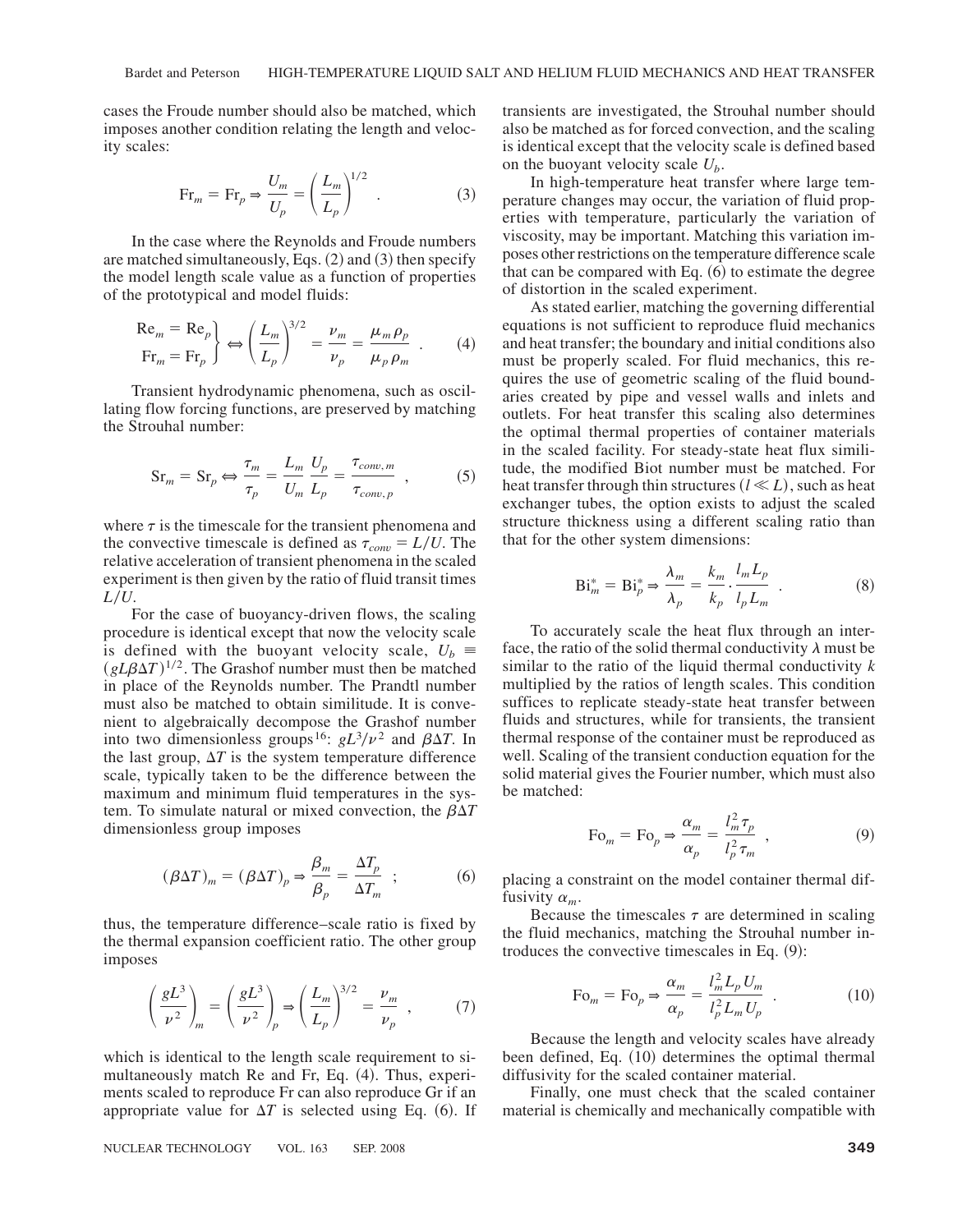the simulant fluid when used at the desired experimental temperatures. Because of the potential for pressurizing the experiment if helium is simulated, stress analysis of the container material may be required. If it is not possible to obtain a desirable material for the scaled container, one can perform iterations by selecting another fluid, or accept some distortion in the experiment phenomenology.

When surface tension–dominated free surface effects, gas entrainment, or droplet generation are important, the condition on the Weber number imposes

$$
\text{We}_m = \text{We}_p \Leftrightarrow \frac{U_m^2 L_m}{U_p^2 L_p} = \frac{\sigma_m \rho_p}{\sigma_p \rho_m} \tag{11}
$$

Combined with matching the Froude number  $[Eq. (3)],$ free surface, gas entrainment, and droplet generation effects resulting from the balance of inertia, gravity, and surface tension forces can be simulated.

#### **IV.B. Selecting Scaling Parameters for Helium**

To model helium in the environment typically envisioned for nuclear reactors and other high-temperature heat transport applications  $(5 \text{ to } 10 \text{ MPa}; 600 \text{ to } 1000^{\circ} \text{C})$ , the use of ideal gas approximation to estimate the density variation with temperature and pressure is accurate. One has

$$
\rho(T, P) = \rho_0(T_0, P_0) \cdot \frac{P}{P_0} \cdot \frac{T_0}{T} \tag{12}
$$

where  $T_0$  and  $P_0$  are reference absolute temperature and pressure, respectively, and  $\rho_0$  is the gas density at  $T_0$ and  $P_0$ .

The theory of viscosity developed by Maxwell<sup>17</sup> can be used for understanding gas scaling, which is useful in the early stages of an experiment design. However, later, when designing a final experiment, accurate data must be used instead of this simplified model.

The dynamic viscosity of a pure gas is independent of pressure and varies with temperature approximately as

$$
\mu(T) = \mu_0(T_0) \cdot \left(\frac{T}{T_0}\right)^{1/2} . \tag{13}
$$

Equation  $(13)$  shows that the viscosity increases with the square root of the temperature, while experiments suggest a power from 0.6 to 1.0. Similarly, the thermal conductivity can be approximated as

$$
k(T) = k_0(T_0) \cdot \left(\frac{T}{T_0}\right)^{1/2} . \tag{14}
$$

As with the procedure presented for liquids, the need to match the Prandtl number for heat transfer preselects candidate simulant fluids. However, this selection is easier for gases than for liquids because monoatomic and diatomic gases have similar Prandtl numbers, which are only weakly dependent on temperature and pressure.

To match the Reynolds number, and simulate forced convection, Eq.  $(2)$  must be satisfied. However, for experiments where liquid free surfaces are also present, the liquid Froude number is also relevant and should be matched. In this situation, where an integral experiment simulating both liquid salt and helium phenomena is desired, the equation for scaling is then Eq.  $(4)$ . One can substitute into Eq. (4) the values of  $\rho$  and  $\mu$  from Eqs. (12) and  $(13)$ . Choosing the same reference temperatures and pressures for the model and prototype systems, one obtains, after rearranging the terms,

$$
\text{Re}_m = \text{Re}_p \Rightarrow \frac{P_m}{P_p} = \frac{\rho_{0,p} \mu_{0,m}}{\rho_{0,m} \mu_{0,p}} \left(\frac{T_m}{T_p}\right)^{3/2} \left(\frac{L_p}{L_m}\right)^{3/2}
$$

$$
= \frac{\nu_{0,m}}{\nu_{0,p}} \left(\frac{T_m}{T_p}\right)^{3/2} \left(\frac{L_p}{L_m}\right)^{3/2} . \tag{15}
$$

Note that here the length and temperature are coupled such that the average absolute temperature of the model fluid  $T_m$  decreases with the same proportion as its length scale  $L_m$ . For example, a gas at 300 K (room temperature) simulates the same gas at  $1000 \text{ K}$  when used in a 30% length scale facility. If the simulant gas is well chosen, to have a smaller reference kinematic viscosity than the prototype gas, its total pressure can also be significantly reduced compared to the prototype while still matching the Reynolds number. As mentioned earlier, experiments suggest that the viscosity increases with temperature to the 0.6 to 1.0 power; then, for a scaling behavior analogous to Eq.  $(15)$  to still be applicable, one simply needs to scale velocity with length to the same power. This results in an even more favorable velocity scaling.

For forced convection the container material properties can be chosen using the same procedure presented for liquids. The model length scale can be adjusted to find a desirable match for the container thermal properties.

In buoyancy-driven flows, the Prandtl and Grashof numbers must be matched. For an ideal gas, the thermal expansion coefficient is simply the inverse of temperature. Hence, matching the first dimensionless group constituting the Grashof number, Eq.  $(6)$  reduces to

$$
(\beta \Delta T)_m = (\beta \Delta T)_p \Leftrightarrow \frac{\Delta T_m}{\Delta T_p} = \frac{T_m}{T_p} \tag{16}
$$

Here, the temperature difference scale decreases linearly with the model average absolute temperature. Matching the second dimensionless group  $gL^3/\nu^2$  is equivalent to matching the Reynolds number as is done for forced convection, and the same scaling laws as for Eq.  $(15)$ apply, i.e.,  $\Delta T_m / \Delta T_p = T_m / T_p = L_m / L_p$ . Therefore, for gas natural or mixed convection simulation, the length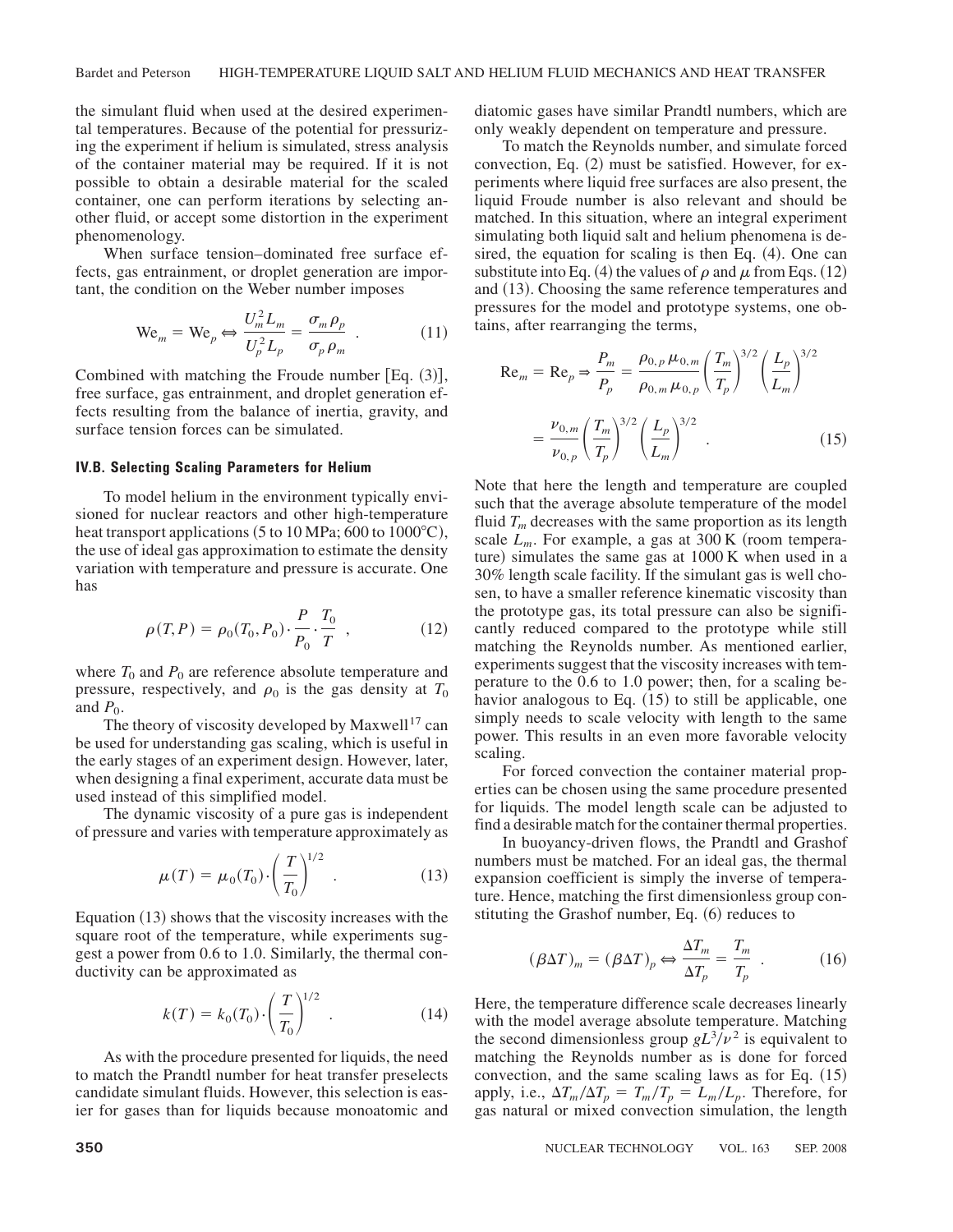scale decreases linearly with the temperature difference scale and the average absolute temperature.

The condition deriving from Eq.  $(16)$  also allows the variation of gas properties with temperature to be matched, including viscosity. For a gas based on Eq.  $(12)$ , we have  $\gamma = -1/2T$ , and based on Eq. (14),  $\kappa = -1/2T$ . This implies that for an ideal gas, the viscosity and thermal conductivity linear variations are accurately reproduced for forced and natural convection when the conditions of Eqs.  $(15)$  and  $(16)$  are respected.

# **V. SELECTION OF POTENTIAL SIMULANT-FLUID CANDIDATES**

The selection of optimal scaling parameters for several categories of liquid fluoride salts—beryllium, zirconium, sodium fluoroborate, and alkali-based salts  $(Table I)$ —is studied here. The thermophysical properties of these liquid salts have been characterized in the past but not at very high temperatures  $(>750^{\circ}C)$ . Also, while the thermal conductivity of flibe has been measured accurately, the measurement of thermal conductivity at high temperatures with transparent fluids is challenging, and significantly greater uncertainty exists for the other salts. Thus, while the scaling parameters have been calculated using the best available thermophysical property estimates for these salts, the scaling may change as better properties become available.

To simulate liquid fluoride salts in geometrically scaled experiments, three classes of simulant fluids have been identified. Table II reviews their properties. The first fluid category is low-viscosity heat transfer fluids, such as Solutia Therminol<sup>®</sup> VP-1. Therminol<sup>®</sup> VP-1 is a synthetic organic fluid, commercialized by several chemical companies under different names, such as Dowtherm A (from Dow Chemical) or Xceltherm MK1 (from Radco Industries). It is a eutectic mixture containing 73.5% diphenyl oxide and 26.5% biphenyl by weight. This fluid has a low flammability, with a flash point of  $124^{\circ}$ C and an autoignition temperature of 612 $^{\circ}$ C. Its boiling temperature is  $257^{\circ}$ C, and it is recommended for use to temperatures up to  $400^{\circ}$ C. Therminol<sup>®</sup> VP-1 is not optically clear, which forbids optical investigation methods.

Light mineral oils such as Drakesol® 260-AT, manufactured by Penreco, constitute the second class of liquid salt simulants. Drakesol<sup>®</sup> 260-AT is inexpensive, odorless, colorless, stable, nontoxic, food-grade mineral oil. It has a high index of refraction,  $n = 1.4498$  at 40<sup>o</sup>C, which nearly matches that of fused silica  $(1.4575)$  and of Pyrex  $(1.47)$ , allowing the use of optical investigation techniques such as particle image velocimetry for flow field characterization and laser-induced fluorescence for temperature measurements. The high refractive index of this light mineral oil and its low viscosity make it an unusual fluid and render it attractive to conduct fluid dynamics as well as heat transfer experiments at moderate temperature. Even though it has a high boiling temperature, 268°C, the oil was noticed to degrade when used at temperatures  $>120^{\circ}$ C. Therefore, employing this oil at such temperatures requires a constant monitoring of the viscosity. The Drakesol oil has moderate flammability with a flash point of  $127^{\circ}$ C and an autoignition temperature of  $220^{\circ}$ C. Drakesol is similar to the oil used in the Matched Index of Refraction Facility at Idaho National Laboratory.18

Finally, for experiments where only the fluid mechanics are of interest, water can provide an outstanding simulant fluid for liquid salts. While it is possible to match liquid salt Prandtl numbers with water, its viscosity changes too rapidly to accurately reproduce heat transfer phenomena. The scaling for Re and Fr for water and for the oils is very similar. For fluid mechanics experiments water has the practical advantage of evaporating if it is spilled, making it easier to work with. For this reason, water may also be used for leak and

|                                          | T<br>$\rm ^{(o}C)$ | $\left(\frac{\text{kg}}{\text{m}^3}\right)$ | $\boldsymbol{\nu}$<br>$(m^2/s \times 10^6)$ | $\sigma$<br>$(N/m \times 10^3)$ | $C_P$<br>$(kJ/kg \cdot K)$ | $(W/m \cdot K)$        | Pr   |
|------------------------------------------|--------------------|---------------------------------------------|---------------------------------------------|---------------------------------|----------------------------|------------------------|------|
| Therminol <sup>®</sup> VP-1 <sup>a</sup> | 38                 | 1050                                        | 2.73                                        | 38                              | 1.60                       | 0.135                  | 34.1 |
|                                          | 104                | 995                                         | 0.93                                        | 31                              | 1.79                       | 0.127                  | 13.1 |
|                                          | 204                | 909                                         | 0.38                                        | 20                              | 2.06                       | 0.113                  | 6.3  |
| Drakesol <sup>®</sup> 260-AT             | 40                 | 795 <sup>b</sup>                            | 3.8 <sup>b</sup>                            | 25 <sup>b</sup>                 | $2.00$ (Ref. 18)           | $\sim 0.098$ (Ref. 18) | 65.0 |
|                                          | 80                 | 775 <sup>b</sup>                            | 1.9 <sup>b</sup>                            | 22 <sup>b</sup>                 | $2.00$ (Ref. 18)           | $\sim 0.098$ (Ref. 18) | 30.8 |
| Water                                    | 22                 | 1002 (Ref. 16)                              | $0.96$ (Ref. 16)                            |                                 |                            |                        |      |

TABLE II Liquid Salt Potential Simulants

<sup>a</sup>Given by the manufacturer.

<sup>b</sup>Measurements made by the authors. Water can be used to simulate liquid salt hydrodynamics.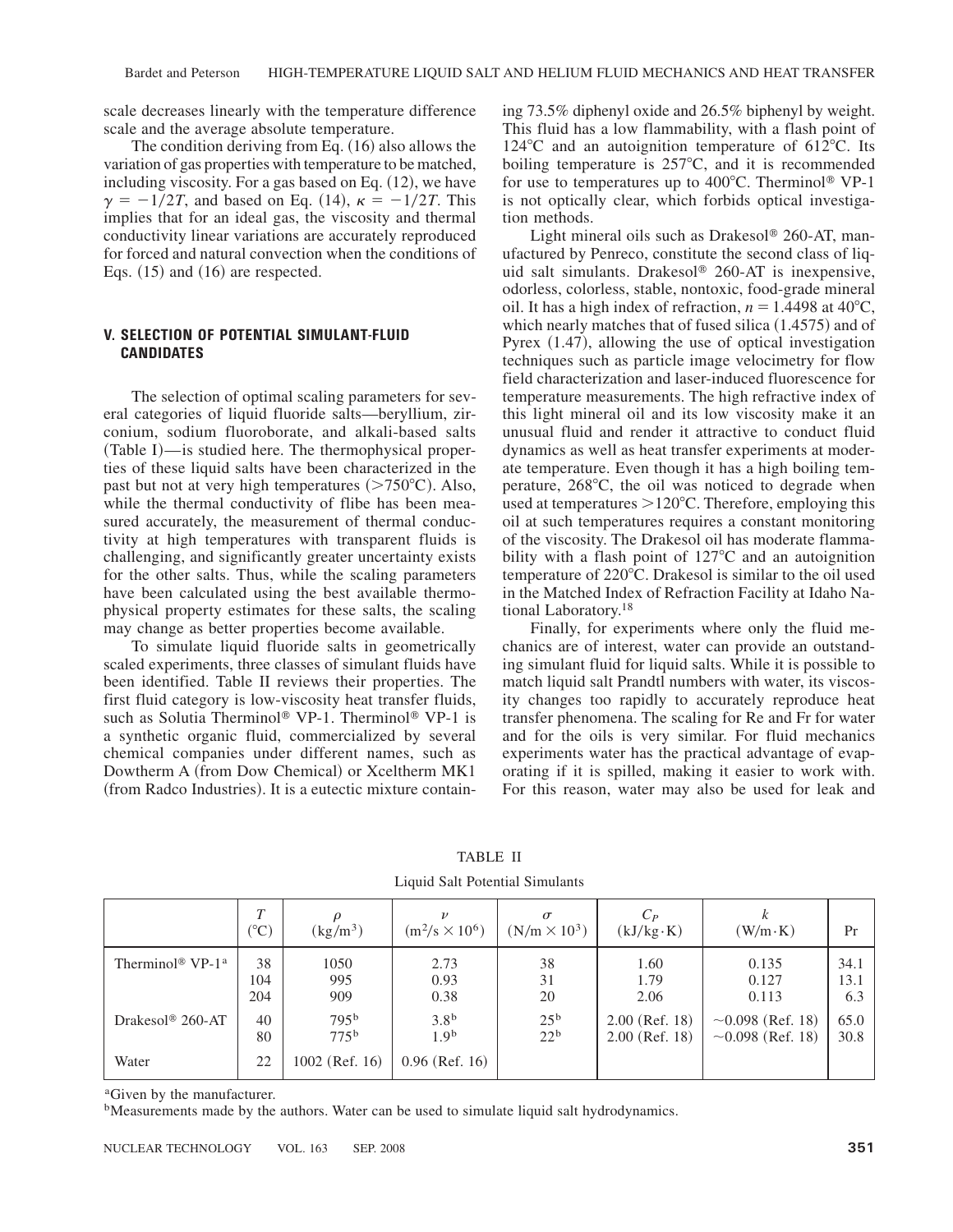proof testing of heat transfer flow loops before they are filled with oil.

In Sec. IV, the scaling laws for helium were presented. It was concluded that to reproduce helium fluid mechanics in geometrically scaled experiments at a reduced length scale, a gas with a lower kinematic viscosity was necessary. Nitrogen and air are good candidates for working fluids for scaled experiments to reproduce high-temperature, high-pressure helium phenomena. Nitrogen may be preferable because it is a pure inert gas. The properties of high-pressure and high-temperature helium are presented along with nitrogen properties in Table III.

For liquid fluoride salts, high-nickel alloys and carbon-based materials are commonly used materials for construction. Here, Haynes 214, 316 stainless steel; Incoloy<sup>®</sup> 800H; and Hastelloy N are selected as representative of potential metallic container materials, and graphite is representative for carbon-based materials. Their thermal properties at high temperature are summarized in Table IV, as well as properties of a nonexhaustive list of candidate model materials. It is commonly desirable to build models in glass, which aids flow visualization. Thus, fused silica and Pyrex are considered here. Also, certain high-thermal-conductivity epoxies and thermoplastics may offer improved scaling of the prototype materials, particularly graphite. Furthermore, the thermal conductivity and diffusivity of such epoxies and thermoplastics can be adjusted by changing their additives and processing methods, and they can be cast and machined into complex shapes, for example to simulate graphite blanket blocks and fuel elements. Titanium is also an attractive candidate for simulating hightemperature alloys.

TABLE III Helium and Nitrogen Thermophysical Properties

|          | Temperature and Pressure   | $\left(\frac{\text{kg}}{\text{m}^3}\right)$ | $\left(\frac{kg}{m \cdot s} \times 10^6\right)$ | $(m^2/s \times 10^6)$ | $C_P$<br>$(kJ/kg \cdot K)$ | k<br>$(W/m \cdot K)$ | Pr   |
|----------|----------------------------|---------------------------------------------|-------------------------------------------------|-----------------------|----------------------------|----------------------|------|
| Helium   | $0.1$ MPa; 300 K (Ref. 20) | 0.16                                        | 19.9                                            | 124.2                 | 5.20                       | 0.154                | 0.70 |
|          | 10 MPa; 1000 K (Ref. 20)   | 4.7                                         | 51.8                                            | 13.3                  | 5.20                       | 0.36                 | 0.66 |
| Nitrogen | $0.1$ MPa; 300 K (Ref. 21) | 1.14                                        | 17.8                                            | 15.6                  | 1.04                       | 0.026                | 0.71 |
|          | 1.1 MPa; $400 K$ (Ref. 21) | 9.3                                         | 22.5                                            | 1.4                   | 1.05                       | 0.032                | 0.69 |

TABLE IV

Thermal Properties of Candidate Materials of Construction for the Prototype and for the Model

|                                                                                                                                                                                            | T<br>$(^{\circ}C)$              | ρ<br>$\left(\frac{kg}{m^3}\right)$   | $C_P$<br>$(kJ/kg \cdot K)$   | $(W/m \cdot K)$                  | $\alpha$<br>$(m^2/s \times 10^6)$ | $T_{\rm max}$ <sup>a</sup><br>$(^\circ C)$ |
|--------------------------------------------------------------------------------------------------------------------------------------------------------------------------------------------|---------------------------------|--------------------------------------|------------------------------|----------------------------------|-----------------------------------|--------------------------------------------|
| Prototype<br>Haynes <sup>®</sup> 214 <sup>b</sup><br>Stainless steel 316 (Ref. 16)<br>Hastelloy <sup>®</sup> $N^b$<br>Incoloy <sup>®</sup> 800H <sup>b</sup>                               | 700<br>700<br>700<br>700<br>700 | 8000<br>8200<br>8800<br>7900         | 0.67<br>0.43<br>0.58<br>0.46 | 26.9<br>24.2<br>23.6<br>22.8     | 5.0<br>6.9<br>4.6<br>6.3          | 1300<br>850<br>982<br>1100                 |
| Graphite $H-451c$<br>Model<br>Fused silica <sup>d</sup><br>Pyrex $7740$ <sup>d</sup><br>Thermally conductive epoxy <sup>d</sup><br>Thermally conductive polyphenylene sulfide <sup>d</sup> | 25<br>25<br>25<br>25            | 1700<br>2200<br>2230<br>1800<br>2200 | 1.90<br>0.90<br>1.18<br>1.0  | 32.4<br>1.6<br>1.4<br>2.5<br>3.5 | 9.9<br>0.81<br>0.53<br>2.3        | 3000<br>1000<br>290<br>350<br>350          |

<sup>a</sup>T<sub>max</sub> indicates the maximum operating temperature.<br><sup>b</sup>Given by the manufacturer.

<sup>c</sup>Idaho National Engineering and Environmental Laboratory/General Atomics values. dTypical values.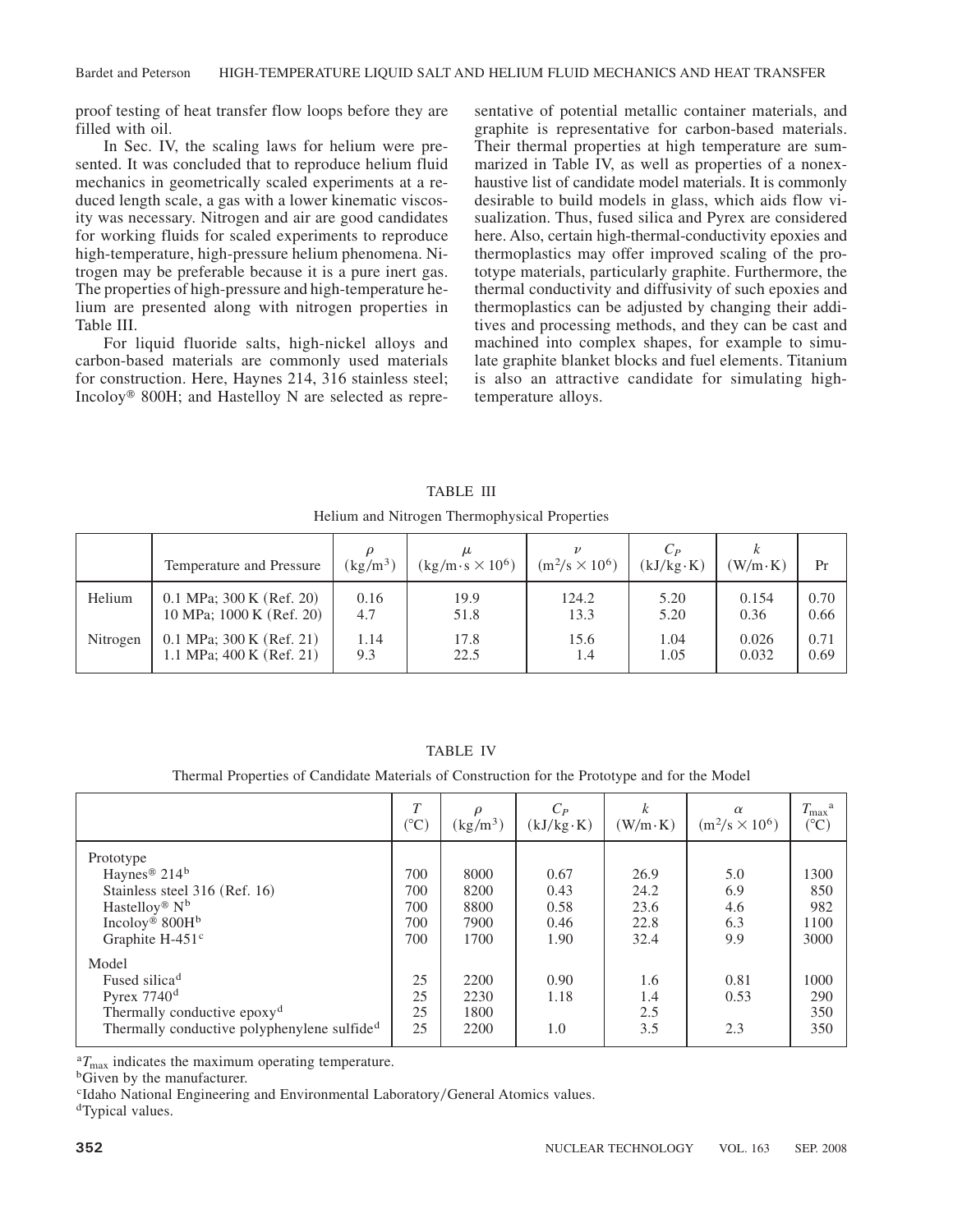## **VI. SELECTION OF SCALING PARAMETER VALUES**

Careful selection of length, velocity, pressure, and temperature scales for experiments can allow the coupling between important thermal and hydraulic phenomena to be reproduced. All scaled experiments involve some distortion of phenomena, so appropriate scaling requires the identification of the most important phenomena that govern the integral system response and appropriate selection of the available adjustable parameter values to reproduce the important phenomena at reduced geometric scale, recognizing that other phenomena may suffer distortion. Methods for scaling for integral experiments have been extensively developed for light water reactor (LWR) accident studies, where it is too expensive to perform integral test experiments at full scale and power, so reduced-scale facilities are studied instead to provide the basis for licensing.19 Because of a lack of appropriate simulant fluids, these LWR test facilities have used water as the simulant fluid and typically must be scaled with a relatively large reduction in flow area, with associated distortion, to achieve acceptable power input. Also, commonly these experiments simulate only decay power levels. Similar design methods can be applied to high-temperature systems using liquid salts and highpressure helium as heat transport fluids. But, the availability of low-temperature simulant fluids that can replicate convective heat transfer phenomena at reduced length and greatly reduced power scales provides a significant advantage for liquid salt and high-pressure helium integral effects test facilities, for systems where thermal radiation heat transfer is small compared to convective heat transfer.

For the simulant fluids discussed here, reduced height, geometrically scaled experiments are used to preserve Fr at reduced length and power scales. Because the flow path length drops faster than the velocity, a reduced geometric scale requires time acceleration. Three primary approaches are available for scaling the cross-sectional dimensions of scaled experiments. Geometric scaling can be used, which preserves the ratios of all geometric dimensions in the system. To further reduce the experiment power and flow rates, the flow areas can be further reduced. In modular systems, where flow occurs in multiple, similar parallel channels, the natural choice is to replicate geometrically a subset of the flow channels. The primary distortions from reducing the number of modules come from potential interactions between the parallel flow paths, such as effects that would cause nonuniform flow distribution between channels or coupling and instability effects.

Where modularity is not available or where coupling effects are expected to be important, the stream-tube approach can be used to reduce the flow path area. Here, a physical flow boundary is substituted along a surface that would have (at least time averaged) parallel flow in the prototypical systems. Distortions here come primar-

NUCLEAR TECHNOLOGY VOL. 163 SEP. 2008 **353**

ily from the incorrect momentum and heat fluxes introduced by the artificial solid boundaries.

Because scaled experiments inherently involve some distortions of phenomena, the designs often include the capability to vary parameters such as power, temperature, flow velocity, or geometric configuration. The response of the system to such parametric variations can often identify the relative roles of different phenomena and increase the confidence in the capability of models to predict the integral system performance.

The primary goals of scaling of experiments are to reproduce dominant system phenomena with low distortion, in experiments performed at reduced power, length, temperature, and power scales. The mechanical pumping power can be estimated as

$$
Qp = \Delta P \cdot Q = \rho U^3 L^2 \tag{17}
$$

where  $\Delta P$  is the pressure drop across the system and *Q* is the volumetric flow rate. The heating power is

$$
Qh = \rho C_P \Delta T \cdot Q = \rho C_p \Delta T U L^2 \tag{18}
$$

The simulants introduced above can be used to simulate helium and liquid salt incompressible momentum and convective heat transfers at reactor operational and accidental conditions when no phase changes are involved and when thermal radiation is unimportant or can be corrected for. Fluids are considered incompressible when the Mach number,  $M = u/c$ , is <0.3, where *u* is the fluid velocity and *c* is the fluid speed of sound. For ideal gases (as helium and  $N_2$  in the conditions considered here), the speed of sound is  $c = \sqrt{\gamma RT/m}$ , where  $\gamma$  is the heat capacity ratio, *R* is the ideal gas constant, *T* is the temperature in kelvin, and *m* is the molar mass. Flibe's speed of sound is  $\sim$ 3300 m/s at 650°C, and the Penreco and Therminol oil sound speeds are on the order of 1500  $m/s$  at room temperature.

The scaling laws introduced previously to select scaling parameters for geometrically scaled experiments are now applied to illustrate typical pumping and heating power scaling. The temperature of the model liquid is selected to match the Prandtl number. With the exception of NaF-NaBF<sub>4</sub>, Therminol® VP-1 can simultaneously reproduce the Reynolds, Froude, Prandtl, and Grashof numbers for the key liquid salts studied here. Table V shows that flibe and flinak are simulated with scales reduced to  $\sim$ 40% for the length, 63% for the velocity, and  $\sim$ 30 to 40% for the temperature difference. The bold italic entries in Table V, for the oil temperature, length scale, velocity scale, and  $\Delta T$  scale, provide four adjustable parameters. Because it is desired to match Pr, Re, Fr, and Gr, the oil temperature is set to match Pr, and the three remaining parameters are set to simultaneously satisfy Eq.  $(2)$  (for Re), Eq.  $(3)$  (for Fr), and Eq.  $(6)$  (for Gr). The scaled system accelerates time to  $\sim63\%$  of the prototypical times. Because the NaF-ZrF<sub>4</sub> thermal conductivity is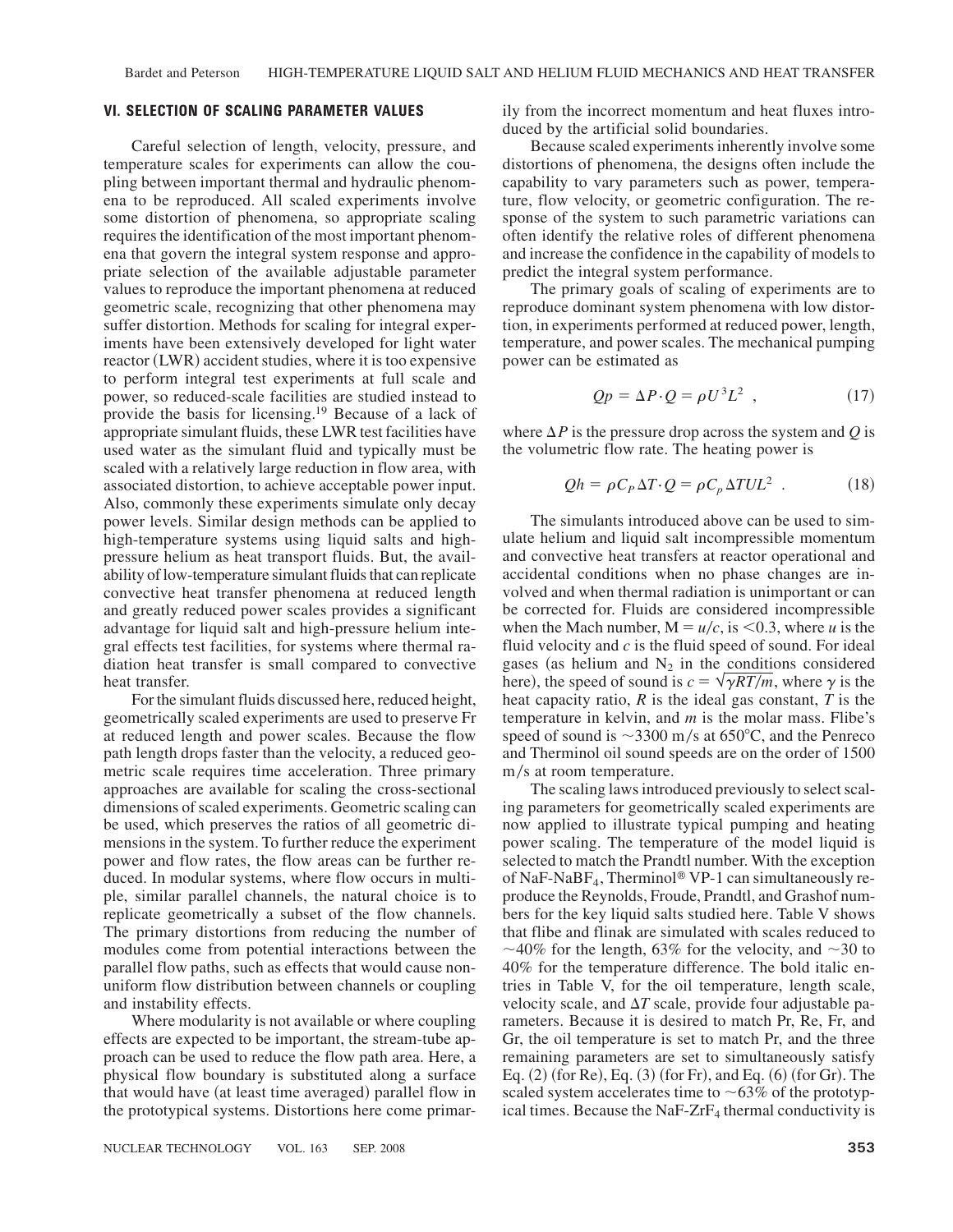|                                                                                                                                                                                                                                                                                                                                                                                                                         | Flibe                                             | Flibe                                     | $NaF-ZrF4$                                   | $NaF-NaBF4$      | Flinak                                       |
|-------------------------------------------------------------------------------------------------------------------------------------------------------------------------------------------------------------------------------------------------------------------------------------------------------------------------------------------------------------------------------------------------------------------------|---------------------------------------------------|-------------------------------------------|----------------------------------------------|------------------|----------------------------------------------|
|                                                                                                                                                                                                                                                                                                                                                                                                                         | $(600^{\circ}C)$                                  | $(900^{\circ}C)$                          | $(700^{\circ}C)$                             | $(700^{\circ}C)$ | $(700^{\circ}C)$                             |
| Heat transfer fluid temperature                                                                                                                                                                                                                                                                                                                                                                                         | $80^{\circ}$ C                                    | $215^{\circ}$ C                           | $110^{\circ}$ C                              | $>400^{\circ}$ C | $230^{\circ}$ C                              |
| Length scale, $L_m/L_p$                                                                                                                                                                                                                                                                                                                                                                                                 | 0.44                                              | 0.38                                      | 0.64                                         |                  | 0.38                                         |
| Velocity scale, $U_m/U_p$                                                                                                                                                                                                                                                                                                                                                                                               | 0.66                                              | 0.62                                      | 0.80                                         |                  | 0.62                                         |
| $\Delta T$ scale, $\Delta T_m/\Delta T_p$                                                                                                                                                                                                                                                                                                                                                                               | 0.29                                              | 0.29                                      | 0.35                                         |                  | 0.38                                         |
| Reynolds number, $Re_m/Re_p$<br>Froude number, $Fr_m/Fr_p$<br>Weber number, $We_m/We_p$<br>Prandtl number, $Pr_m/Pr_p$<br>$\beta \Delta T$ , $\beta_m \Delta T_m / \beta_p \Delta T_p$<br>$\gamma \Delta T$ , $\gamma_m \Delta T_m / \gamma_p \Delta T_p$<br>$\kappa \Delta T$ , $\kappa_m \Delta T_m / \kappa_p \Delta T_p$<br>Grashof number, $Gr_m/Gr_p$<br>Pumping power, $Qp_m/Qp_p$<br>Heating power, $Qh_m/Qh_p$ | 0.57<br>1.02<br>0.56<br>No data<br>0.029<br>0.014 | 0.59<br>0.63<br>No data<br>0.017<br>0.011 | No data<br>0.91<br>No data<br>0.066<br>0.056 |                  | No data<br>0.43<br>No data<br>0.015<br>0.017 |

TABLE V Liquid Salts Simulated by Therminol® VP-1

smaller than the other salts, it requires a larger model length scale.

Table V shows that the scaled systems require only a small fraction of the prototype pumping and heating power, typically  $\langle 2\%, \text{ which can be economically attractive} \rangle$ particularly when simulating protracted transients. Because the temperature difference scale ratio is similar to the length scale ratio, one can conclude according to the argument in Sec. IV.A that thermal expansion phenomena such as pool level swell are accurately reproduced by this similitude. However, the variation of viscosity with temperature is not reproduced as accurately, varying by a ratio from 0.43 to 0.91. This can have effects on phenomena controlled by viscosity changes, such as in the salt flow distribution in compact plate heat exchangers operating with large salt temperature changes, as occurs in the NGNP intermediate heat exchanger.

The oil scaling sets the desired thermal properties of the container material. For Eq.  $(8)$  for heat transfer similitude to be respected, in the case where the solid and fluid length scale ratio is conserved, the model container material thermal conductivity must be  $\lambda_m / \lambda_p = k_m / k_p$ 0.091, when the salt is flibe. If the solid thermal conductivity of the model container  $\lambda_m$  is too small, the dimensionless heat transfer through the model wall is also too small. This can be corrected by using a scaled container with thinner walls, thus adjusting the ratio  $l_m/l_p$  in Eq. (8). Adjusting the wall thickness can be expected to have small effects when the wall is thin compared to other system dimensions,  $L \gg l$ . For transient response, the requirement for Fourier number similarity, Eq.  $(10)$ , imposes the container thermal diffusivity:  $\alpha_m/\alpha_p = 0.25$ . If this ratio is too small, the model solid structures have a slower response time to transients than the liquid, and

their action as heat source or sink is reduced. Again, the model solid structures can be made thinner to compensate for this effect, thus adjusting the ratio  $l_m/l_p$  in Eq. (10).

Thermally conductive epoxies and plastics provide the best similitude because their properties can be adjusted upon request to the manufacturer. In contrast to fused silica and Pyrex, they are not transparent.

If the model uses light mineral oils like Drakesol® 260-AT, flibe and NaF-Zr $F_4$  can be simulated, but the properties of the oil must be continuously monitored. However, the temperatures required to simulate NaF- $NaBF<sub>4</sub>$  and flinak are too high to be practical with this oil. The scaling for flibe and NaF-Zr $F_4$  is also possible with the heat transfer fluid presented in Table VI. However, the temperature difference scale is slightly increased, the viscosity variations are too important, and the input powers to the mineral oils are smaller than for heat transfer fluids. This is balanced by the chemical stability of heat transfer oils, which prevents their viscosity from varying with time when exposed to high temperatures, and the well-understood and documented thermophysical property data for the heat transfer oils.

For convection, the scaling of helium by nitrogen leads to results like those presented in Table VII. If one follows the scaling presented in Sec. IV.B, 10 MPa and  $727^{\circ}$ C (1000 K), helium is optimally simulated with 127 $^{\circ}$ C  $(400 \text{ K})$  N<sub>2</sub> at a reduced length scale of 40%, velocity scale of 63%, and  $\Delta T$  scale of 39%. In this case the pressure scale is 11%, allowing the model to use nitrogen at a significant reduced pressure of 1.1 MPa. These length, velocity, and  $\Delta T$  scales are similar to those found for scaled liquid salt experiments, as can be seen by comparing Table V with the first column of Table VII. Any coupled experiment that simulates heat transfer between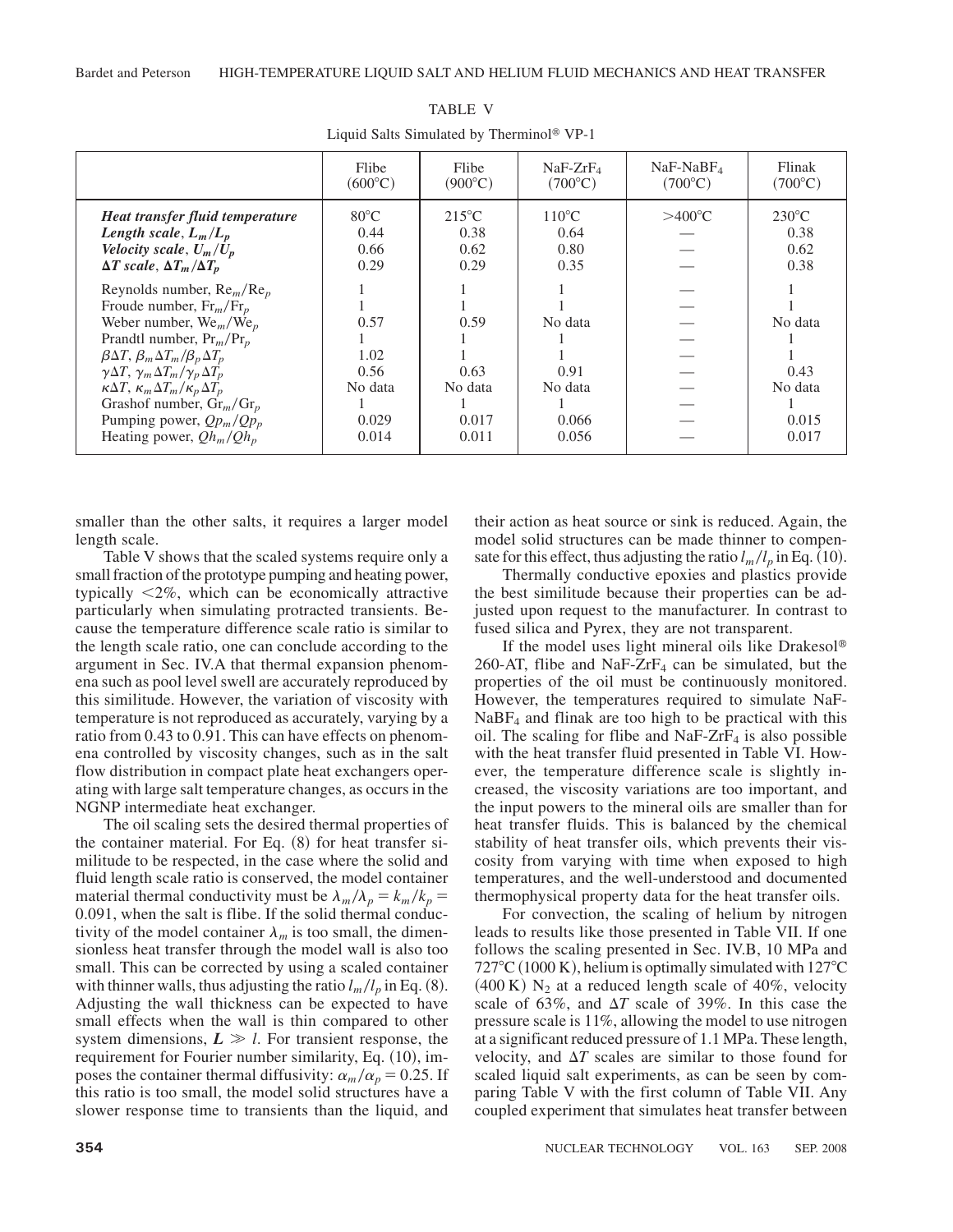|                                                                                                                                                                                                                                                                                                                                                                                                                         | Flibe<br>$(600^{\circ}C)$                 | Flibe<br>$(700^{\circ}C)$                 | $NaF-ZrF4$<br>$(700^{\circ}C)$               | $NaF-NaBF4$<br>$(700^{\circ}C)$ | Flinak<br>$(700^{\circ}C)$ |
|-------------------------------------------------------------------------------------------------------------------------------------------------------------------------------------------------------------------------------------------------------------------------------------------------------------------------------------------------------------------------------------------------------------------------|-------------------------------------------|-------------------------------------------|----------------------------------------------|---------------------------------|----------------------------|
| Mineral oil temperature<br>Length scale, $L_m/L_p$<br>Velocity scale, $U_m/\tilde{U}_p$<br>$\Delta T$ scale, $\Delta T_m/\Delta T_n$                                                                                                                                                                                                                                                                                    | $110^{\circ}$ C<br>0.40<br>0.63<br>0.36   | $135^{\circ}$ C<br>0.39<br>0.62<br>0.36   | $130^{\circ}$ C<br>0.59<br>0.77<br>0.44      | $>150^{\circ}$ C                | $>150^{\circ}$ C           |
| Reynolds number, $Re_m/Re_p$<br>Froude number, $Fr_m/Fr_p$<br>Weber number, $We_m/We_p$<br>Prandtl number, $Pr_m/Pr_p$<br>$\beta \Delta T$ , $\beta_m \Delta T_m / \beta_p \Delta T_p$<br>$\gamma \Delta T$ , $\gamma_m \Delta T_m / \gamma_p \Delta T_p$<br>$\kappa \Delta T$ , $\kappa_m \Delta T_m / \kappa_p \Delta T_p$<br>Grashof number, $Gr_m/Gr_p$<br>Pumping power, $Qp_m/Qp_p$<br>Heating power, $Qh_m/Qh_p$ | 0.62<br>1.44<br>No data<br>0.015<br>0.012 | 0.66<br>1.80<br>No data<br>0.014<br>0.011 | No data<br>1.86<br>No data<br>0.038<br>0.048 |                                 |                            |

TABLE VI Liquid Salts Simulated by Drakesol® 260AT

TABLE VII

Helium Scaling by Nitrogen for Cases Consistent with Liquid Salt Scaling (Table V)

|                                                                 | Helium<br>(1000 K; 10 MPa) |       |       |  |  |  |
|-----------------------------------------------------------------|----------------------------|-------|-------|--|--|--|
| $N_2$ temperature                                               | 400K                       | 400K  | 300K  |  |  |  |
| Pressure scale, $P_m/P_p$                                       | 0.11                       | 0.05  | 0.05  |  |  |  |
| Length scale, $L_m/L_p$                                         | 0.40                       | 0.67  | 0.49  |  |  |  |
| Velocity scale, $U_m/\tilde{U}_p$                               | 0.63                       | 0.82  | 0.70  |  |  |  |
| $\Delta T$ scale, $\Delta T_m/\Delta T_n$                       | 0.39                       | 0.39  | 0.29  |  |  |  |
| Reynolds number, $Re_m/Re_p$                                    |                            |       |       |  |  |  |
| Froude number, $Fr_m/Fr_p$                                      |                            |       |       |  |  |  |
| Prandtl number, $Pr_m/Pr_p$                                     |                            |       |       |  |  |  |
| $\beta \Delta T$ , $\beta_m \Delta T_m / \beta_p \Delta T_p$    |                            |       |       |  |  |  |
| $\gamma \Delta T$ , $\gamma_m \Delta T_m / \gamma_p \Delta T_p$ |                            |       |       |  |  |  |
| $\kappa \Delta T$ , $\kappa_m \Delta T_m / \kappa_p \Delta T_p$ |                            |       |       |  |  |  |
| Grashof number, $Gr_m/Gr_p$                                     |                            |       |       |  |  |  |
| Pumping power, $Qp_m/Qp_p$                                      | 0.080                      | 0.22  | 0.098 |  |  |  |
| Heating power, $Qh_m/Qh_p$                                      | 0.016                      | 0.026 | 0.012 |  |  |  |

liquid salt and helium must use the same length and temperature difference scales for both fluids. Because the differences between the gas and liquid scales are relatively small, experiments with both liquid salts and helium can be designed with relatively small distortion.

As explained in Sec. V, the gas property variations are reproduced accurately with this scaling. To allow operation at lower pressures, scaling alternatives were examined to reduce the pressure to 5% of the prototypical value. This scaling does not preserve the liquid Fr for coupled experiments with salts and helium but can preserve Re. According to Eq.  $(15)$  lower-pressure operation can be achieved by increasing the length scale or reducing the model temperature. Table VII presents both alternatives. First,  $N_2$  is kept at a temperature of  $127^{\circ}$ C (400 K), and hence, the length scale is changed. This configuration requires larger length and velocity scales, and the pumping and the heating powers become much larger. Next, the temperature is reduced to  $27^{\circ}$ C  $(300 \text{ K})$ , so the length scale is 50% of the prototype. This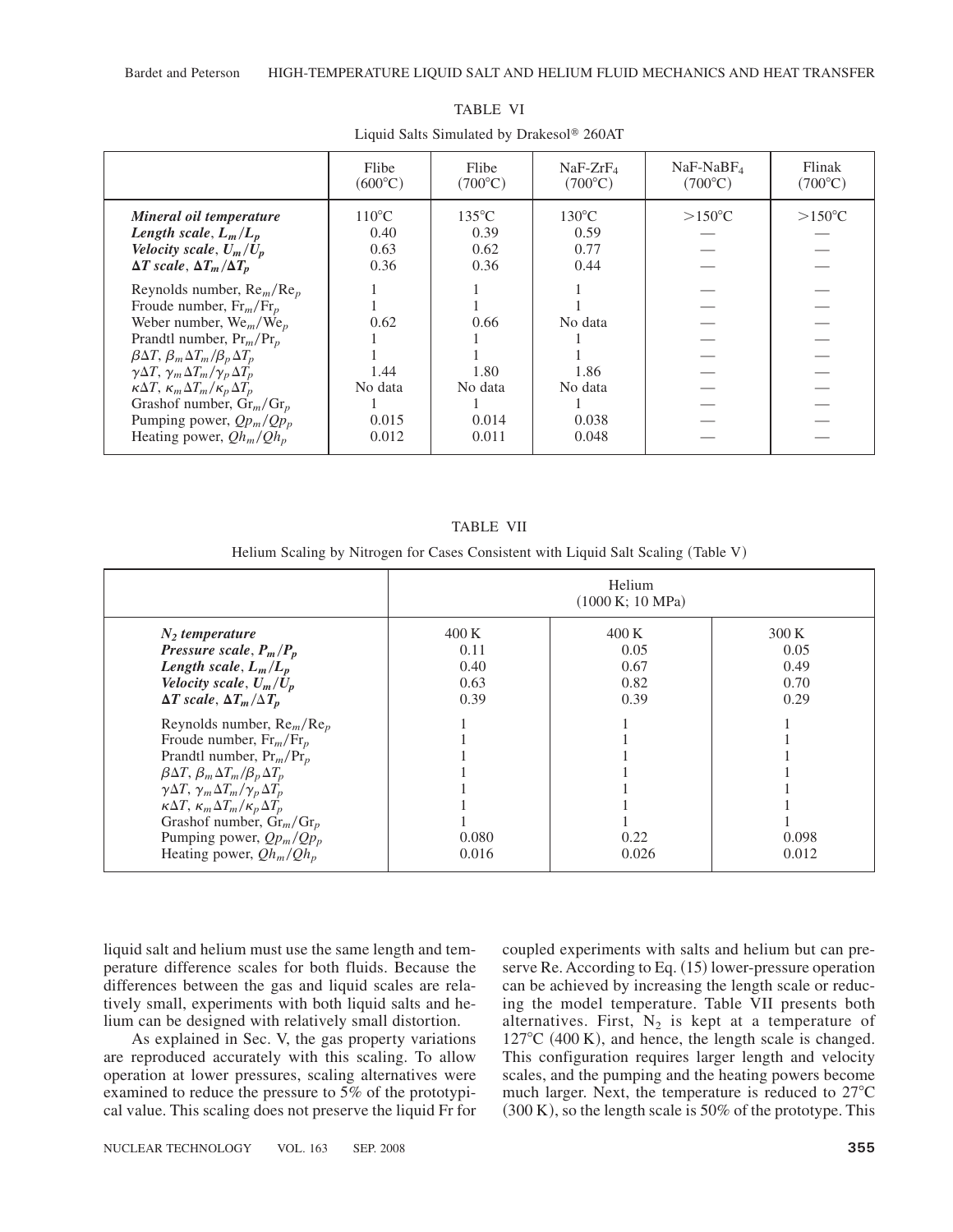alternative can be viable because the pumping and the heating powers are of the same order or smaller than for the  $127^{\circ}$ C (400 K), 11% pressure scale case, but the effects of helium property variations are now overestimated by a factor  $(L_m/L_p)/(\Delta T_m/\Delta T_p) = 1.7$ . Clearly, room-temperature heat transfer and fluid mechanics experiments with nitrogen (or air) can provide data with direct relevance to high-temperature, high-pressure processes with helium.

The simulation of heat transfer to container materials for the gases is similar to that of the liquids. The ratios of the nitrogen and helium thermal conductivities as well as the thermal diffusivities are the same order as the ratios for the liquids. Thus, the comments made previously for the liquid scaling also applies to the gases.

## **VII. CONCLUSIONS**

Two new categories of liquids, gases, and structural materials have been presented that allow the simulation of transient fluid mechanics and high-temperature convective heat transfer phenomena in systems with liquid salts, high-pressure helium, and their structures in scaled facilities with relatively small distortion. These methods can be applied to the simulation of systems where radiative heat transfer is not a dominant phenomena.

Heat transfer oils are particularly promising because of their excellent thermal properties, which permit scaled fluid mechanics and heat transfer experiments at substantially reduced length, velocity, temperature, and power scales. When used with fused silica or Pyrex, these fluids can simulate liquid salts and their surrounding metallic structures with an uncommonly small distortion. This permits the design of scaled integral liquid salt experiments with low distortion of key fluid mechanics and convective heat transfer phenomena. Liquid salt thermal properties also need to be better characterized at high temperatures, particularly the thermal conductivity and surface tension for salts other than flibe.

Dimensional analysis for helium, which can be considered as an ideal gas in the temperature and pressure range of interest, leads to the selection of nitrogen (another ideal gas) to simulate helium in a scaled facility. Simplified gas property relationships lead to simple scaling laws for ideal gases. Those laws, when applied, also guarantee that the gas-scaled thermal variations are accurately reproduced, allowing one to conduct scaled integral experiments of high-temperature and high-pressure helium fluid mechanics and heat transfer phenomena with low-temperature and medium-pressure nitrogen or air. Sound speeds do not scale, so these experiments must be limited to cases where helium compressibility effects are small.

Finally, it is remarkable that the container heat transfer scaling rules for the helium-nitrogen scaling are the same as for the heat transfer fluid–liquid salt scaling and thus permit the design of coupled experiments that can reproduce high-temperature convective heat transfer phenomena with both liquid salt and helium simultaneously.

# **NOMENCLATURE**

- $C_p$  = isobaric specific heat
- $g =$  acceleration of gravity
- $k =$  fluid thermal conductivity
- $L =$  fluid characteristic length scale
- $l$  = solid characteristic length scale
- $P =$ pressure
- $Q =$  volumetric flow rate
- $Qh$  = heating power,  $Qh = \rho C_P \Delta T \cdot Q$
- $Qp$  = mechanical pumping power,  $Qp = \Delta P \cdot Q$
- $T =$  temperature
- $U =$  velocity scale
- $U_b$  = buoyant velocity scale,  $U_b \equiv (gL\beta\Delta T)^{1/2}$

## *Greek*

- $\alpha$  = thermal diffusivity
- $\beta$  = coefficient of thermal expansion,  $\beta$  =  $-(1/\rho)(\partial \rho/\partial T)|_{T_0, P_0}$
- $\gamma$  = coefficient of viscosity linear thermal change,  $\gamma = -(1/\mu)(\partial \mu/\partial T)|_{T_0, P_0}$
- $\Delta P$  = pressure drop across the system
- $\Delta T$  = temperature difference scale
- $\kappa$  = coefficient of thermal conductivity linear thermal change,  $\kappa = -(1/k)(\partial k/\partial T)|_{T_0, P_0}$
- $\lambda$  = solid thermal conductivity
- $\mu$  = dynamic viscosity
- $\nu$  = kinematic viscosity
- $\rho$  = density
- $\tau$  = timescale
- $\sigma$  = surface tension

*Dimensionless Groups*

 $Bi^*$  = modified Biot number,  $Bi^* \equiv k \cdot l/\lambda \cdot L$ 

Fo = Fourier number, Fo  $\equiv l^2/\alpha\tau$